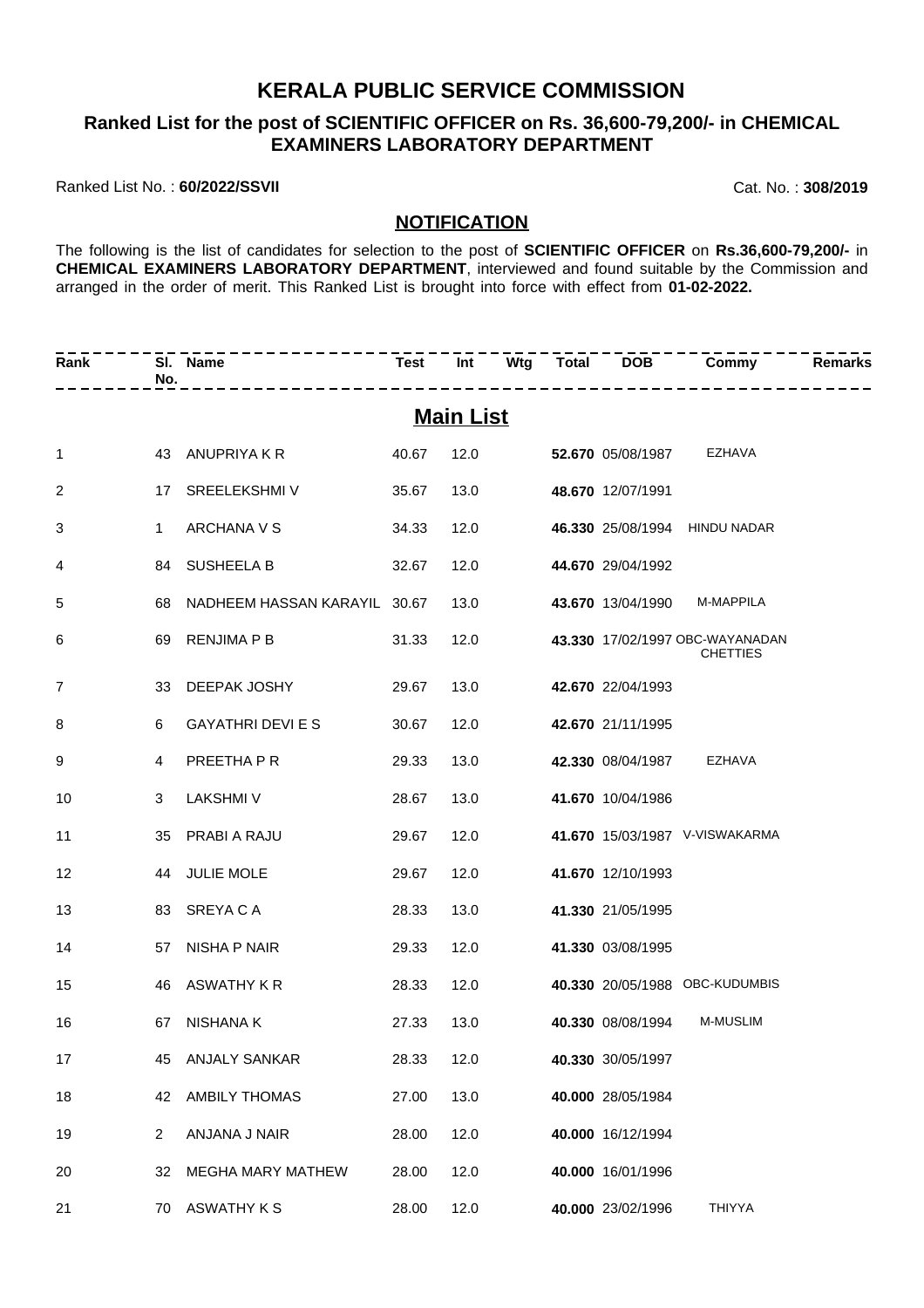| Rank | No. | SI. Name            | Test  | Int  | Wtg | Total | <b>DOB</b>        | Commy                   | <b>Remarks</b> |
|------|-----|---------------------|-------|------|-----|-------|-------------------|-------------------------|----------------|
| 22   | 59  | <b>RAJANI MENON</b> | 27.67 | 12.0 |     |       | 39.670 21/12/1987 |                         |                |
| 23   | 82  | NISHA N             | 26.67 | 13.0 |     |       | 39.670 10/09/1988 | OBC-VANIAR              |                |
| 24   | 19  | NIRMAL K            | 27.33 | 12.0 |     |       | 39.330 18/05/1993 | D-DHEEVARA              |                |
| 25   | 36  | ANU SUSAN CHERIYAN  | 27.00 | 12.0 |     |       | 39.000 08/12/1991 |                         |                |
| 26   | 34  | VISHNUPRIYA K S     | 27.00 | 12.0 |     |       | 39.000 09/09/1995 | EZHAVA                  |                |
| 27   | 18  | NAYANA LAKSHMI S    | 28.00 | 11.0 |     |       | 39.000 05/04/1996 |                         |                |
| 28   | 58  | SUCHITRA V C        | 26.67 | 12.0 |     |       | 38.670 30/04/1987 | EZHAVA                  |                |
| 29   | 5   | JIVISHA VIJAYAN U   | 27.67 | 11.0 |     |       | 38.670 15/01/1997 | <b>HINDU NADAR</b>      |                |
| 30   | 16  | AJESH V             | 26.67 | 11.0 |     |       | 37.670 03/09/1992 | OBC-<br>CHETTY/CHETTIES |                |

# **Supplementary List**

### **Ezhava/Thiyya/Billava**

| 1              | 86 | NIHARA R SAJEEV      | 25.33 | 12.0                   | 37.330 04/02/1995 | <b>THIYYA</b>      |
|----------------|----|----------------------|-------|------------------------|-------------------|--------------------|
| 2              | 61 | VAISAKH MOHAN K      | 24.67 | 12.0                   | 36.670 08/10/1987 | <b>EZHAVA</b>      |
| 3              | 60 | <b>MIDHUN T R</b>    | 24.67 | 12.0                   | 36.670 03/10/1991 | <b>EZHAVA</b>      |
| $\overline{4}$ | 85 | <b>SUMITHANS</b>     | 24.67 | 12.0                   | 36.670 26/03/1993 | <b>THIYYA</b>      |
| 5              | 20 | <b>SREELEKSHMICP</b> | 25.33 | 11.0                   | 36.330 07/12/1995 | <b>EZHAVA</b>      |
| 6              | 21 | JEEVA V S            | 25.00 | 11.0                   | 36.000 14/06/1996 | <b>EZHAVA</b>      |
| $\overline{7}$ | 22 | <b>RESHMAP</b>       | 24.67 | 10.0                   | 34.670 02/10/1995 | <b>EZHAVA</b>      |
|                |    |                      |       | <b>Scheduled Caste</b> |                   |                    |
| 1              | 71 | <b>SREEKUMAR P</b>   | 23.33 | 12.0                   | 35.330 20/08/1987 | <b>SC-KANAKKAN</b> |
| $\overline{2}$ | 47 | SREEJA N M           | 23.33 | 12.0                   | 35.330 18/05/1988 | SC-PULAYA          |

|   | 62 DIVYA E K | 22.00 11.0 |  | 33.000 17/12/1987 SC-PULAYA |          |
|---|--------------|------------|--|-----------------------------|----------|
| 4 | 72 ANJALI C  | 20.33 11.0 |  | 31.330 12/11/1993           | SC-VELAN |

#### **Scheduled Tribe**

|   |     | 48 SNEHA JOSE       | 17.67 | 11.0 |                   | 28.670 19/05/1996 ST-MALAI ARAYAN |
|---|-----|---------------------|-------|------|-------------------|-----------------------------------|
| 2 |     | 37 MEGHAPS          | 9.33  | 12.0 | 21.330 01/10/1994 | ST-ULLADAN                        |
| 3 |     | 38 JOHNSON K ANTONY | 8.67  | 11.0 |                   | 19.670 16/08/1993 ST-MALAI ARAYAN |
| 4 | 73. | MANJUSHA K G        | 7.00  | 12.0 |                   | 19.000 04/12/1992 ST-KURUMANS     |
|   |     |                     |       |      |                   |                                   |

## **Muslim**

| 75 ANSHEEF ALI T P | 26.00 | 38,000 20/02/1993 | M-MAPPILA |
|--------------------|-------|-------------------|-----------|
|                    |       |                   |           |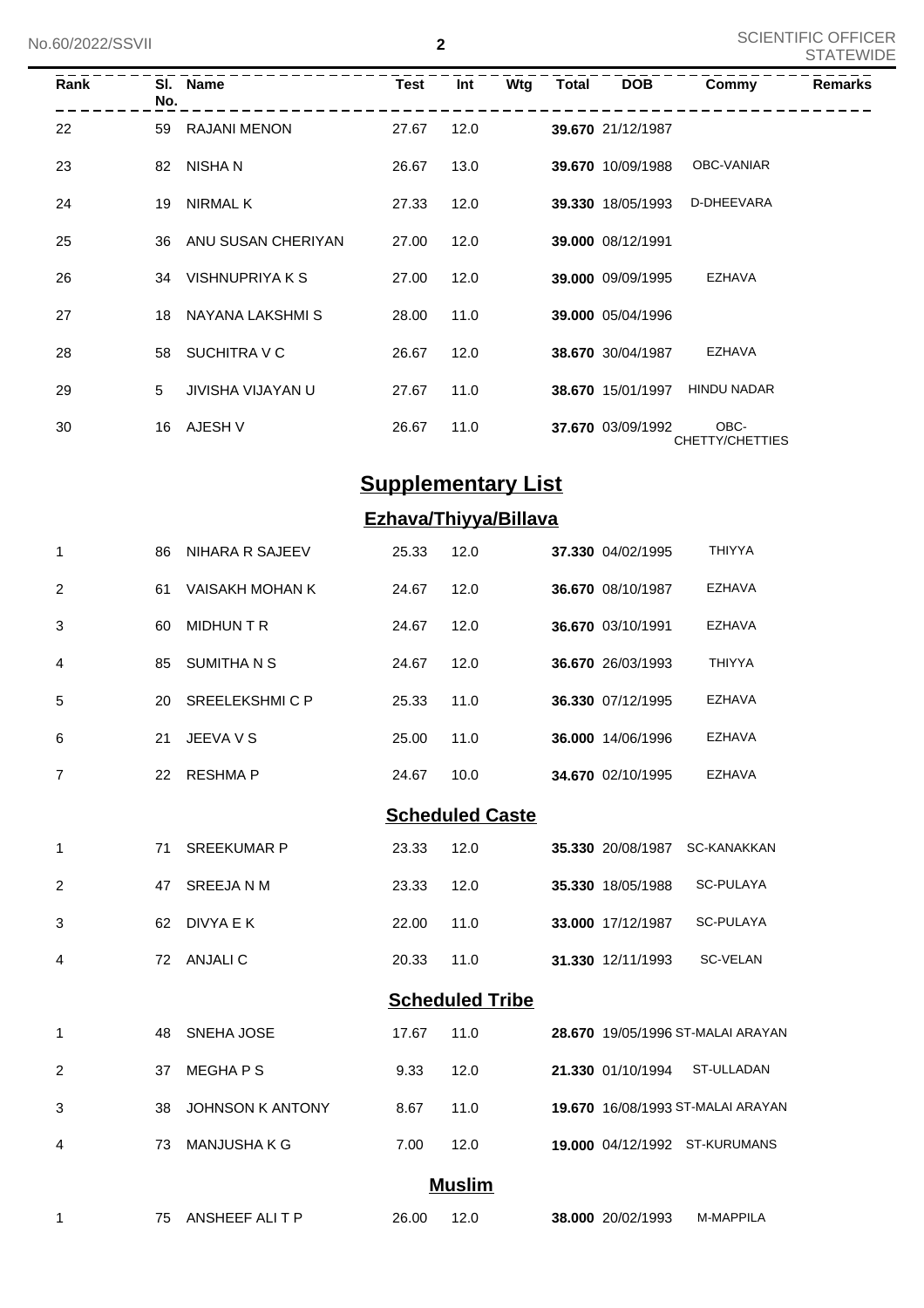| Rank           | No. | SI. Name<br>- - - - - - - - - - -               |                            | $Test$ $\overline{I}$ $\overline{I}$ |      | Wtg Total DOB          | Commy                            | <b>Remarks</b> |
|----------------|-----|-------------------------------------------------|----------------------------|--------------------------------------|------|------------------------|----------------------------------|----------------|
| $\overline{2}$ |     | 64 MYMOON Y                                     | 26.00                      |                                      | 11.0 | 37.000 07/09/1997      | <b>M-MUSLIM</b>                  |                |
| 3              |     | 23 SAJEENA K N                                  | 23.67                      | 13.0                                 |      | 36.670 17/11/1993      | <b>M-MUSLIM</b>                  |                |
| 4              |     | 74 JILSHEENA P K                                | 23.33                      | 13.0                                 |      | 36.330 20/05/1984      | M-MAPPILA                        |                |
| 5              |     | 49 FATHIMA HAMEED C                             | 24.33                      | 12.0                                 |      | 36.330 01/10/1996      | <b>M-MUSLIM</b>                  |                |
| 6              |     | 76 MUHAMMED ALI K P                             | 23.67                      | 12.0                                 |      | 35.670 21/03/1988      | M-MAPPILA                        |                |
|                |     |                                                 | <b>Latin Catholics/A.I</b> |                                      |      |                        |                                  |                |
| $\mathbf{1}$   |     | 87 BABITHA BABY                                 | 23.33                      | 12.0                                 |      | 35.330 28/11/1994      | LC                               |                |
| 2              |     | 24 NOBY ANTONY                                  | 23.67                      | 11.0                                 |      | 34.670 01/03/1995      | LC                               |                |
| 3              |     | 50 THOMAS NIDHIN V V                            | 21.33                      | 13.0                                 |      | 34.330 02/09/1982      | LC                               |                |
| 4              |     | 51 JUNIOR JOY PRAMANI                           | 22.00                      | 12.0                                 |      | 34.000 02/02/1995      | LC                               |                |
| 5              |     | 77 ANTONY K JOSEPH                              | 21.33                      | 12.0                                 |      | 33.330 07/11/1994      | LC                               |                |
|                |     |                                                 |                            | OBC                                  |      |                        |                                  |                |
| $\mathbf{1}$   |     | 78 ATHIRA E                                     | 24.67                      | 13.0                                 |      | 37.670 01/10/1994 OBC- | <b>EZHUTHACHAN</b>               |                |
| 2              |     | 79 RAHIMA C                                     | 24.33                      | 12.0                                 |      |                        | 36.330 30/05/1988 OBC-SALIYAS    |                |
| 3              |     | 52 ANJALI KRISHNA G                             | 24.33                      | 12.0                                 |      |                        | 36.330 16/08/1993 OBC-PATTARIYAS |                |
|                |     |                                                 |                            | <b>Viswakarma</b>                    |      |                        |                                  |                |
| 1              |     | 53 BINDU V U                                    | 26.33                      | 12.0                                 |      |                        | 38.330 02/01/1985 V-ASARI        |                |
| 2              |     | 66 SIVAGANGA K C                                | 25.00                      | 13.0                                 |      |                        | 38.000 11/05/1994 V-VISWAKARMA   |                |
| 3              | 39  | <b>ANISH BABU</b>                               | 22.33                      | 13.0                                 |      |                        | 35.330 07/05/1992 V-VISWAKARMA   |                |
| 4              | 25  | ARSHA KUSUMAM TV                                | 23.00                      | 12.0                                 |      |                        | 35.000 31/05/1989 V-VISWAKARMA   |                |
| 5              | 65  | SAYANA C R                                      | 22.67                      | 12.0                                 |      | 34.670 02/05/1989      | V-ASARI                          |                |
|                |     |                                                 |                            | <b>SIUC Nadar</b>                    |      |                        |                                  |                |
| 1              | 8   | SUNALYA M ROY                                   | 14.33                      | 12.0                                 |      | 26.330 20/05/1982      | <b>SIUC NADAR</b>                |                |
| 2              | 7   | RINOJA K S                                      | 14.00                      | 12.0                                 |      | 26.000 07/05/1995      | <b>SIUC NADAR</b>                |                |
| 3              | 9   | <b>SHAINY F</b>                                 | 13.67                      | 11.0                                 |      | 24.670 29/05/1985      | <b>SIUC NADAR</b>                |                |
| 4              | 10  | <b>SHIJI K V</b>                                | 13.33                      | 11.0                                 |      | 24.330 10/04/1987      | <b>SIUC NADAR</b>                |                |
|                |     | <b>Scheduled Caste Converts to Christianity</b> |                            |                                      |      |                        |                                  |                |
| 1              | 40  | JEWEL MARY JOHN                                 | 21.00                      | 13.0                                 |      |                        | 34.000 11/11/1993 SCCC-CHERAMAR  |                |
| 2              | 26  | <b>JACOB K CHACKO</b>                           | 18.00                      | 12.0                                 |      |                        | 30.000 13/05/1983 SCCC-CHERAMAR  |                |
| 3              | 27  | RESHMA ANNS RAJU                                | 14.67                      | 12.0                                 |      |                        | 26.670 12/04/1995 SCCC-SAMBAVAR  |                |
| 4              | 89  | MOOBITHA LINET                                  | 13.67                      | 12.0                                 |      |                        | 25.670 04/12/1993 SCCC-PULAYA    |                |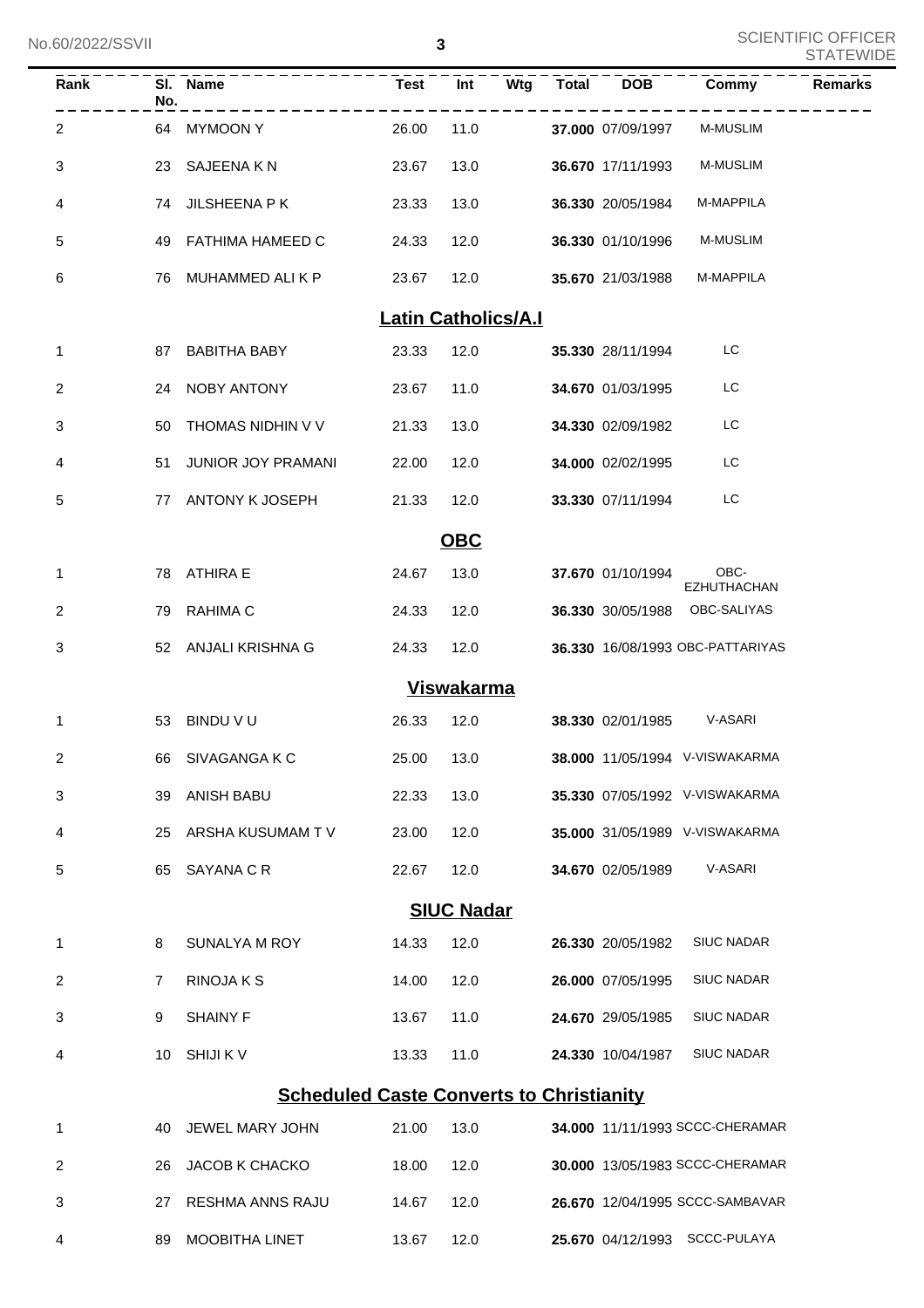| No.60/2022/SSVII |                                                                                                                                                                                                                                                                                                                                                                                                                                                                                                                                                                                                                                                                                                                                                                                                                                          |  |             |      |     |              |            |       | <b>OUIEIVITEIU UFFIUEN</b><br><b>STATEWIDE</b> |
|------------------|------------------------------------------------------------------------------------------------------------------------------------------------------------------------------------------------------------------------------------------------------------------------------------------------------------------------------------------------------------------------------------------------------------------------------------------------------------------------------------------------------------------------------------------------------------------------------------------------------------------------------------------------------------------------------------------------------------------------------------------------------------------------------------------------------------------------------------------|--|-------------|------|-----|--------------|------------|-------|------------------------------------------------|
| Rank             |                                                                                                                                                                                                                                                                                                                                                                                                                                                                                                                                                                                                                                                                                                                                                                                                                                          |  | <b>Test</b> | Int  | Wtg | <b>Total</b> | <b>DOB</b> | Commy | <b>Remarks</b>                                 |
| 5                |                                                                                                                                                                                                                                                                                                                                                                                                                                                                                                                                                                                                                                                                                                                                                                                                                                          |  | 13.67       | 11.0 |     |              |            |       |                                                |
|                  | 4<br>SI. Name<br>No.<br>41 EVELYN JOSEPH<br>24.670 04/09/1994 SCCC-CHERAMAR<br><b>Dheevara</b><br>54 ASWATHY P R<br>20.67<br>12.0<br>D-DHEEVARA<br>32.670 23/06/1995<br>D-VALAN<br>56 ANUPAMA PAVITHRAN<br>30.670 03/05/1992<br>18.67<br>12.0<br>D-DHEEVARA<br>55 SAFALYA A S<br>16.67<br>12.0<br>28.670 25/01/1992<br>D-MUKAYA<br>VISWALEKSHMI C H<br>16.33<br>12.0<br>28.330 05/01/1985<br>80<br>28 DEVIPS<br>D-DHEEVARA<br>17.33<br>11.0<br>28.330 14/04/1994<br><b>Hindu Nadar</b><br>REVATHY R V<br><b>HINDU NADAR</b><br>24.00<br>13.0<br>37.000 01/07/1994<br>30<br>JAYACHITHRA T<br>23.33<br>10.0<br>33.330 07/05/1993<br><b>HINDU NADAR</b><br>12 <sup>12</sup><br>29 ASWATHY N V<br>17.33<br>11.0<br>28.330 15/09/1995<br><b>HINDU NADAR</b><br>SREEJITH R S<br>16.67<br>27.670 21/12/1994<br><b>HINDU NADAR</b><br>11.0<br>13 |  |             |      |     |              |            |       |                                                |
| 1                |                                                                                                                                                                                                                                                                                                                                                                                                                                                                                                                                                                                                                                                                                                                                                                                                                                          |  |             |      |     |              |            |       |                                                |
| 2                |                                                                                                                                                                                                                                                                                                                                                                                                                                                                                                                                                                                                                                                                                                                                                                                                                                          |  |             |      |     |              |            |       |                                                |
| 3                |                                                                                                                                                                                                                                                                                                                                                                                                                                                                                                                                                                                                                                                                                                                                                                                                                                          |  |             |      |     |              |            |       |                                                |
| 4                |                                                                                                                                                                                                                                                                                                                                                                                                                                                                                                                                                                                                                                                                                                                                                                                                                                          |  |             |      |     |              |            |       |                                                |
| 5                |                                                                                                                                                                                                                                                                                                                                                                                                                                                                                                                                                                                                                                                                                                                                                                                                                                          |  |             |      |     |              |            |       |                                                |
|                  |                                                                                                                                                                                                                                                                                                                                                                                                                                                                                                                                                                                                                                                                                                                                                                                                                                          |  |             |      |     |              |            |       |                                                |
| 1                |                                                                                                                                                                                                                                                                                                                                                                                                                                                                                                                                                                                                                                                                                                                                                                                                                                          |  |             |      |     |              |            |       |                                                |
| 2                |                                                                                                                                                                                                                                                                                                                                                                                                                                                                                                                                                                                                                                                                                                                                                                                                                                          |  |             |      |     |              |            |       |                                                |
| 3                |                                                                                                                                                                                                                                                                                                                                                                                                                                                                                                                                                                                                                                                                                                                                                                                                                                          |  |             |      |     |              |            |       |                                                |
| 4                |                                                                                                                                                                                                                                                                                                                                                                                                                                                                                                                                                                                                                                                                                                                                                                                                                                          |  |             |      |     |              |            |       |                                                |

## **List of Differently Abled Candidates for 3% Reservation**

#### **Low Vision**

Not Eligible

### **Hearing Impairment**

#### Nil

## **Locomotor Disability / Cerebral Palsy**

|   | 15 | VEENA A V   | 16.33 | 11.0 | 27,330 23/10/1995 | DA-LD/CP |
|---|----|-------------|-------|------|-------------------|----------|
| 2 | 81 | RASHIDA O V | 10.67 | 12.0 | 22.670 26/01/1992 | DA-LD/CP |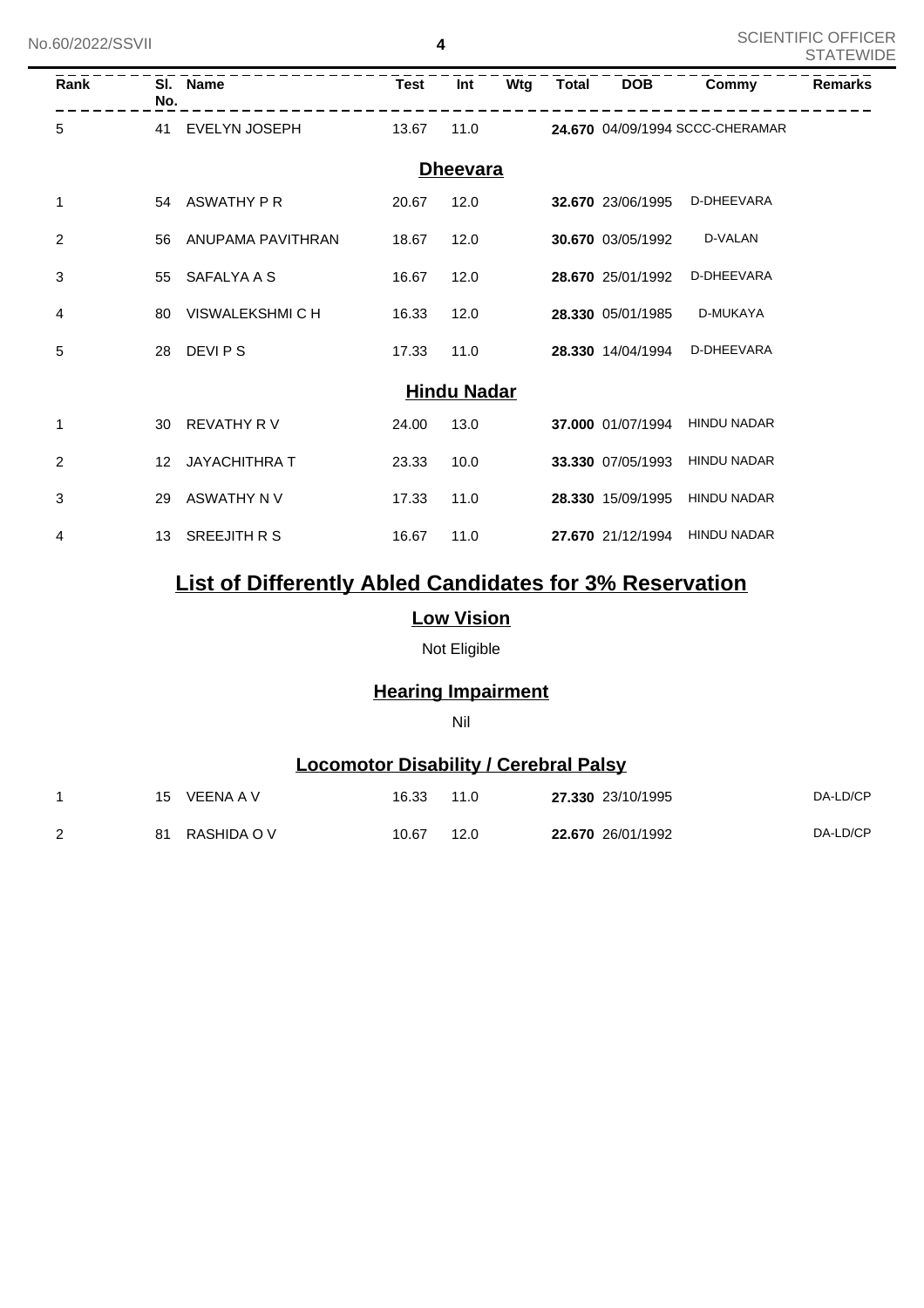**NOTE (1)** :- The Ranked List will be in force till the publication of a new Ranked List after the expiry of a minimum period of one year or till the expiry of three years whichever is earlier. Candidates from the Ranked List will be advised for appointment in accordance with the rules and orders regarding reservation and rotation as amended from time to time, if applicable, against vacancies reported to the Commission during the pendancy of the Ranked List. As the advice for appointment depends on the occurrence of vacancies there is no gauarantee that all the candidates included in the Ranked List will secure appointment. The candidates remaining in the Ranked List at the time of cancellation will have no claim at all for appointment on the basis of the inclusion of their names in the Ranked List.

**NOTE (2)** :- According to the existing procedure, revaluation of Answer Script is not allowed. But Answer Scripts will be rechecked if the candidates apply for in the prescribed application form available free of cost from the Enquiry Sections of the various Offices of the Commission or its photocopy, or downloaded and printed in A 4 size paper from the Commission's website www.keralapsc.gov.in or Photocopied there from along with prescribed fee of **Rs. 85/- (Rupees Eighty Five Only) under the Head of Account 0051 - PSC - 105 State PSC 99 - Examination Fee addressed to the Deputy Secretary (Examinations)-II, Kerala Public Service Commission, Pattom P.O.,Thiruvananthapuram-695004**. Applications submitted in any other manner will not be considered. A period of 45 (Forty Five) days time to apply for rechecking of Answer Scripts will be allowed to candidates with effect from the Date of Ranked List is uploaded in the Commission's website i.e; (on or before **18-03-2022**). The candidates can avail only one chance after the Approval of Ranked List. Rechecking of invalidated answer scripts due to any defects will not be considered. Application for Rechecking received after the stipulated time will not be entertained and Fee once remitted will not be refunded.

**NOTE (3)** :- Candidates who wish to obtain a photocopy of their OMR Answer Sheets (Part A & Part B) relating to this selection shall remit a Fee of **Rs. 335/- (Rupees Three Hundred and Thirty Five only) in any of the Treasuries in the State (Head of Account : 0051 - PSC - 800 - State PSC -99-Other Receipts).** The duly filled in application in the prescribed form available from the Commission's website www.keralapsc.gov.in along with the original chalan should be submitted to **the Deputy Secretary (Examinations)-II, Kerala Public Service Commission, Pattom P.O., Thiruvananthapuram- 695004** within 45 (Forty Five) days from the date of Ranked List uploaded in the Commission's website. A copy of an answer sheet will be issued only once to a candidate.Copies of OMR answer sheets invalidated due to any defect will not be issued. Candidates are prohibited from applying for copy of an answer sheet which is not their own, and legal proceedings will be initiated against those who do so. The last date for receipt of applications is **18-03-2022**. Applications received after the prescribed date will not be entertained.

**NOTE (4)** :- The entries put in column (8) are based on the Communities specified by the candidate in their Application forms and proved by them with necessary documents. The candidate whose Communities have not been correctly noted in the Ranked List as proved by them in their Application should intimate the fact to **the Deputy Secretary (Examinations) -I, Kerala Public Service Commission, Thiruvananthapuram - 695004** within one month from the Date of publication of the Ranked List to get the benefit of Reservation to which they are entitled to. In the absence of timely information regarding discrepancies if any, the candidate will be advised as incorporated in the Ranked List.

**NOTE (5)** :- Any candidate can relinquish his/her right for appointment in writing duly attested by a Gazetted Officer of State/ Central Government with Signature, Name, Designation and Office Seal along with a notarized affidavit and a self attested copy of an ID proof bearing photograph as enlisted in the general conditions. The request for relinquishment received within 15 days from the date of publication of Ranked List in the official website of the Commission will be honoured against the requisitions of vacancies that are pending with the Commission up to the finalization of the Ranked List. After the publication of the Ranked List, the request for relinquishment will be considered only if such request is received on or before the date of receipt of requisition, based on which he/she is to be advised.

**NOTE (6)** :- The A part and B part of OMR scripts will be destroyed after completing 6 months period from the date of finalisation of Ranked list, i.e. on **31-07-2022.**